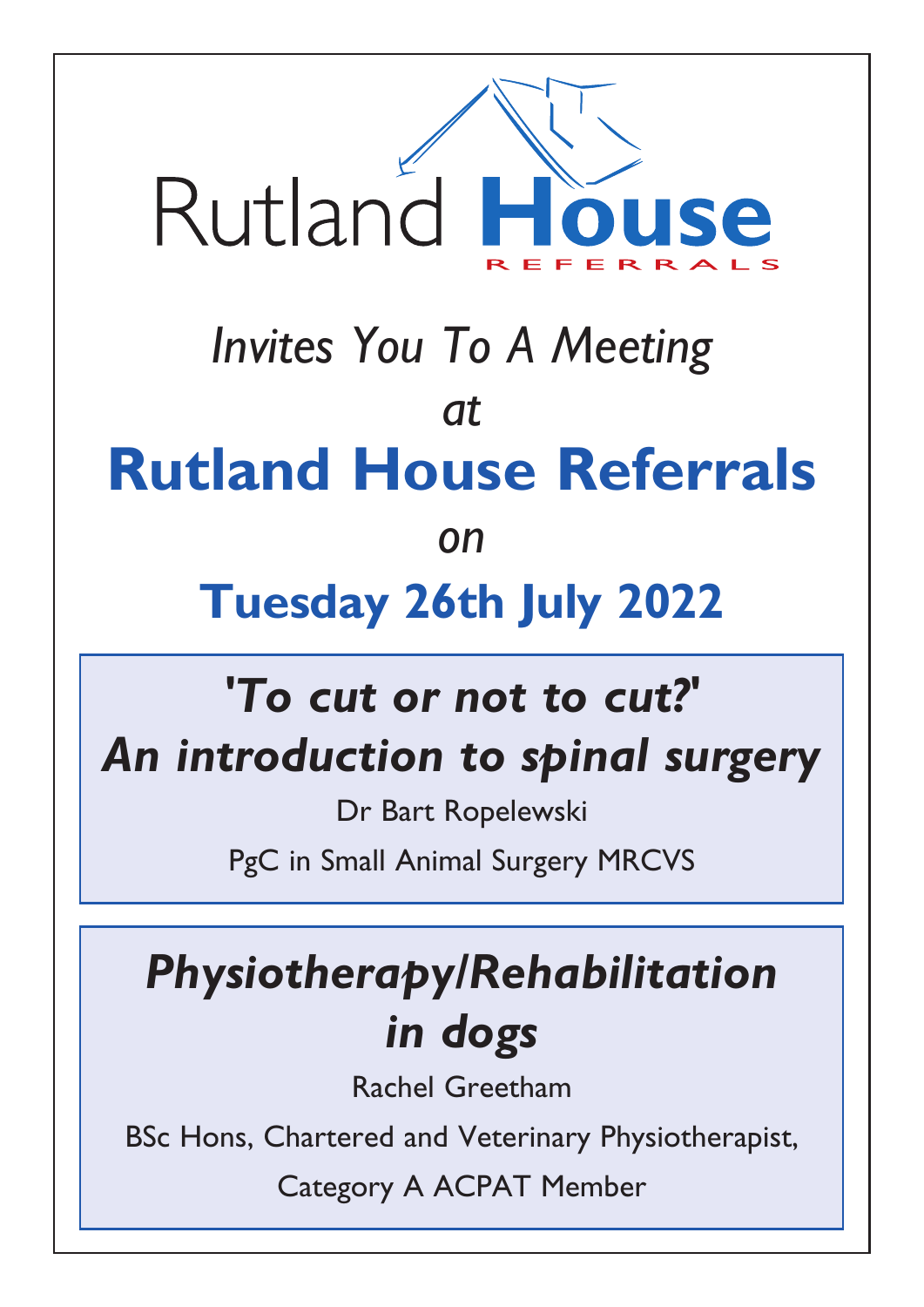## *Veterinary Programme*

19.00 - 19.30 Registration, Sandwiches & Refreshments

- 19.30 20.15 *'To cut or not to cut?' An introduction to spinal surgery* Dr Bart Ropelewski PgC in Small Animal Surgery MRCVS
- 20.30 21.15 *Physiotherapy/Rehabilitation in dogs* Rachel Greetham BSc Hons, Chartered and Veterinary Physiotherapist, Category A ACPAT Member

### *How to get there*

#### Directions:

From the M62, leave the M62 jct 7, at the roundabout take the exit signed A57 Warrington.

At the lights turn left into Jubits Lane B5419.

At the roundabout take the 2nd exit into Mill Lane B5204.

Turn right into Abbotsfield Road.

Rutland House Referrals is the first building on the right **post code WA9 4HU**.